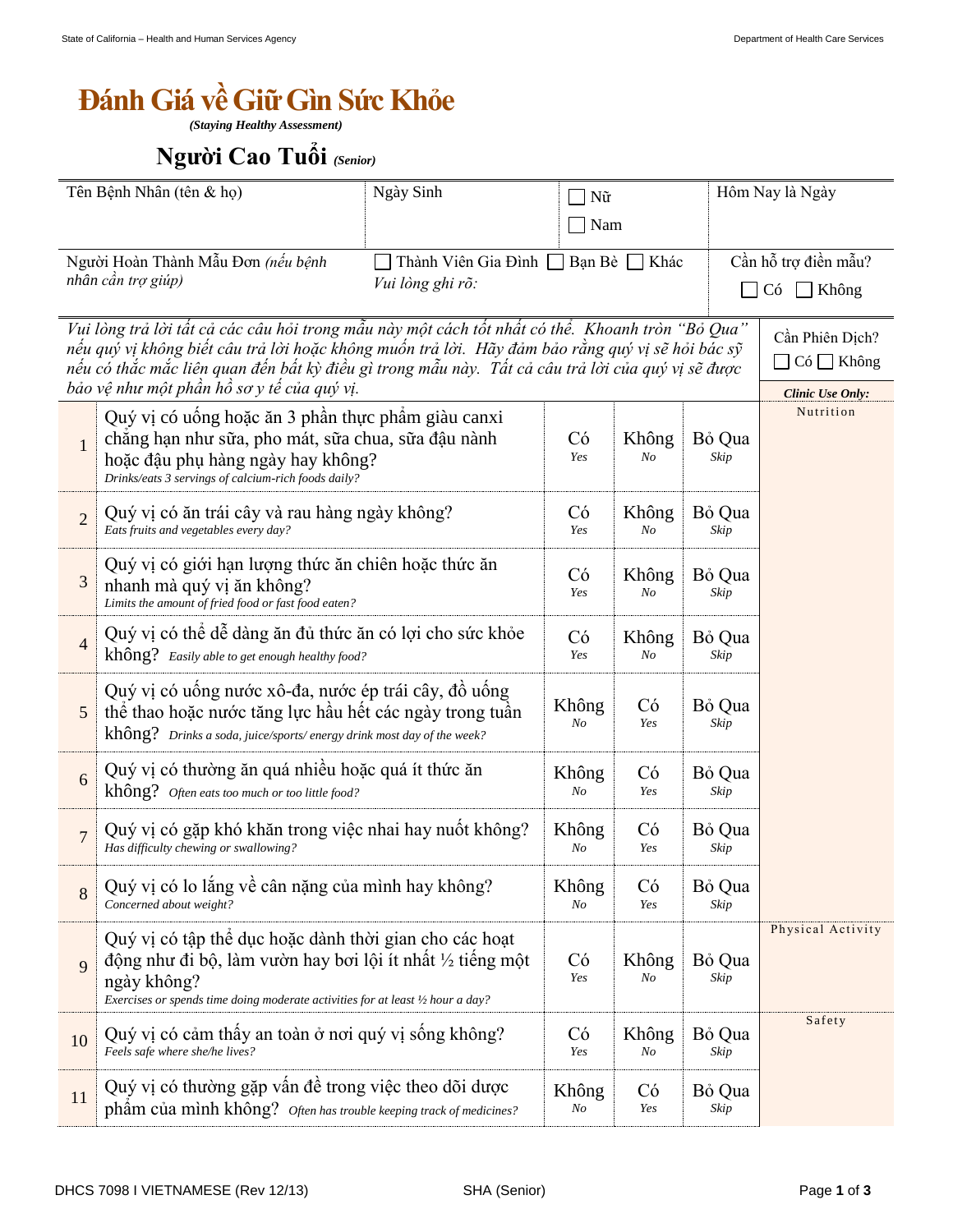| 12 | Thành viên gia đình hoặc bạn bè có lo lắng khi quý vị lái<br>Xe không? Family members/friends worried about her/his driving?                                                                                                  |             | Có<br>Yes   | Bỏ Qua<br>Skip |                               |
|----|-------------------------------------------------------------------------------------------------------------------------------------------------------------------------------------------------------------------------------|-------------|-------------|----------------|-------------------------------|
| 13 | Gần đây quý vị có bị tai nan ô tô nào hay không?<br>Had any car accidents lately?                                                                                                                                             |             | Có<br>Yes   | Bỏ Qua<br>Skip |                               |
| 14 | Thỉnh thoảng quý vị có bị ngã và tự làm bị thương hoặc<br>thấy khó đứng dây không?<br>Sometimes falls and hurts self, or has difficulty getting up?                                                                           |             | Có<br>Yes   | Bỏ Qua<br>Skip |                               |
| 15 | Quý vị có bị người nào đó đánh, bạt tai, đá hay làm bị<br>thương thân thể trong năm vừa qua không?<br>Been hit, slapped, kicked, or physically hurt by someone in the past year?                                              |             | Có<br>Yes   | Bỏ Qua<br>Skip |                               |
| 16 | Quý vị có cất súng trong nhà hoặc nơi ở của mình<br>không? Keeps a gun in house/place where she/he lives?                                                                                                                     | Không<br>No | Có<br>Yes   | Bỏ Qua<br>Skip |                               |
| 17 | Quý vị có đánh răng hay làm sạch kẽ răng của mình hàng<br>ngày hay không? Brushes and flosses teeth daily?                                                                                                                    | Có<br>Yes   | Không<br>No | Bỏ Qua<br>Skip | Dental Health                 |
| 18 | Quý vị có thường cảm thấy buồn chán, tuyệt vọng, giận<br>dữ hay lo lắng không? Often feels sad, hopeless, angry, or worried?                                                                                                  |             | Có<br>Yes   | Bỏ Qua<br>Skip | Mental Health                 |
| 19 | Quý vị có thường gặp vấn đề về ngủ không?<br>Often has trouble sleeping?                                                                                                                                                      |             | Có<br>Yes   | Bỏ Qua<br>Skip |                               |
| 20 | Quý vị hay những người khác có nghĩ rằng quý vị đang<br>gặp vấn đề về trí nhớ không?<br>Thinks or others think that she/he is having trouble remembering things?                                                              |             | Có<br>Yes   | Bỏ Qua<br>Skip |                               |
| 21 | Quý vị có hút thuốc hay nhai thuốc lá không?<br>Smokes or chews tobacco?                                                                                                                                                      |             | Có<br>Yes   | Bỏ Qua<br>Skip | Alcohol, Tobacco,<br>Drug Use |
| 22 | Bạn bè hoặc thành viên trong gia đình có hút thuốc trong<br>nhà hay nơi ở của quý vị không?<br>Friends/family members smoke in house or place where she/he lives?                                                             |             | Có<br>Yes   | Bỏ Qua<br>Skip |                               |
| 23 | Trong năm vừa qua, quý vị có uống từ 4 ly rượu bia trở<br>lên trong một ngày hay không?<br>In the past year, had 4 or more alcohol drinks in one day?                                                                         |             | Có<br>Yes   | Bỏ Qua<br>Skip |                               |
| 24 | Quý vị có sử dụng bất kỳ thuốc hoặc dược phẩm nào<br>giúp quý vị ngủ, thư giãn, bình tĩnh, cảm thấy khỏe hơn<br>hay giảm cân không?<br>Uses any drugs/medicines to help sleep, relax, calm down, feel better, or lose weight? | Không<br>No | Có<br>Yes   | Bỏ Qua<br>Skip |                               |
| 25 | Quý vị có nghĩ mình hoặc bạn tình của mình có thể mắc<br>bệnh lây nhiễm qua đường tình dục (STI) chẳng hạn như,<br>Chlamydia, Bệnh Lậu, sùi mào gà, v.v không?<br>Thinks she/he or partner could have an STI?                 | Không<br>No | Có<br>Yes   | Bỏ Qua<br>Skip | Sexual Issues                 |